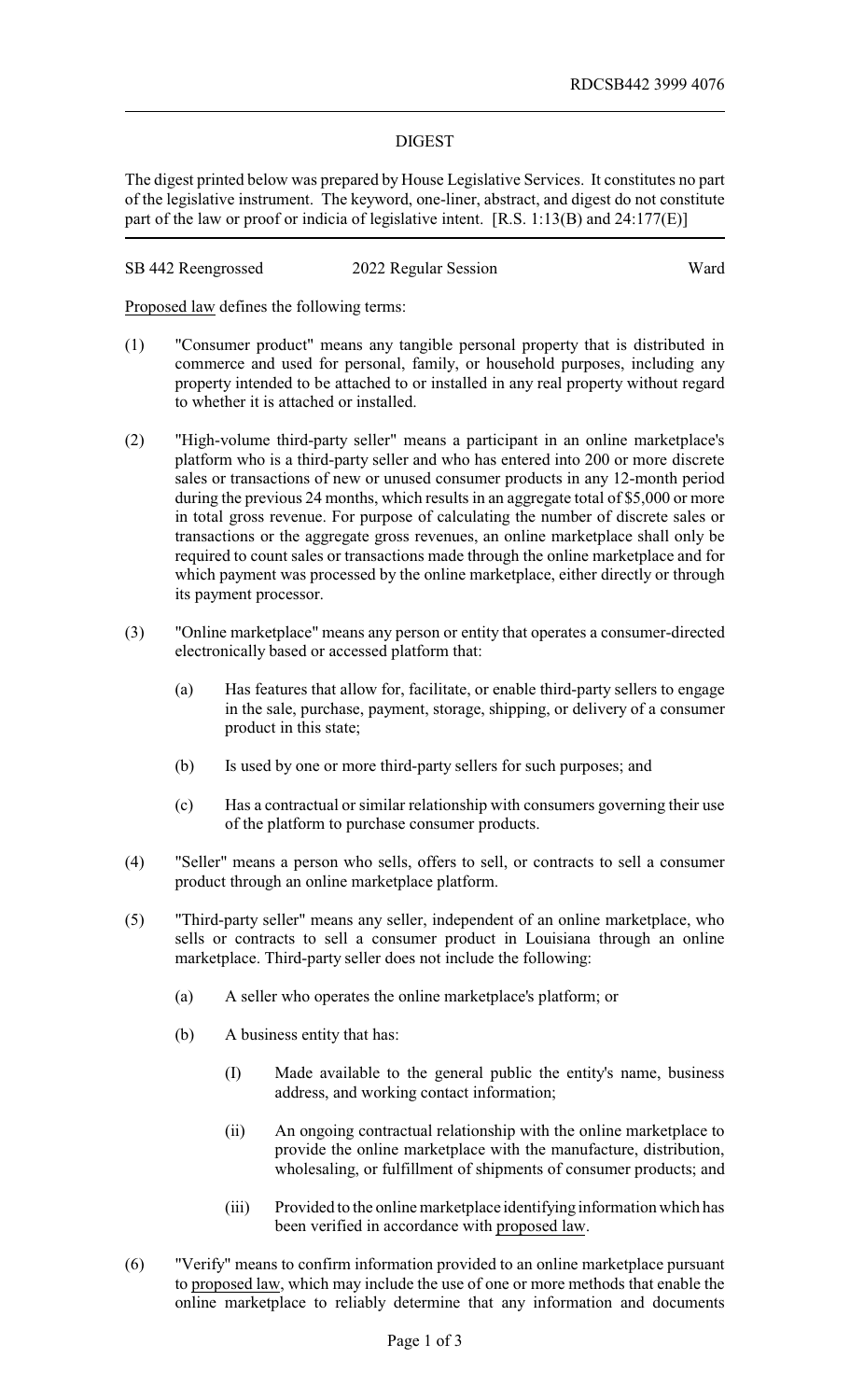provided are valid, corresponding to the seller or an individual acting on the seller's behalf, not misappropriated, and not falsified.

Proposed law provides that an online market place shall require a high-volume third-party seller to provide the following information no later than 10 days:

- (1) A bank account number, in the absence of a bank account, the name of payee for payments issued by the online marketplace. The bank account or payee information may be provided directly to the online marketplace or to a third-party contracted by the online marketplace.
- (2) Contact information for high-volume third-party sellers, including the following:
	- (a) The individual's name if the high-volume third-party seller is an individual.
	- (b) If the individual is not a high-volume third-party seller, the following shall be provided:
		- (I) Copy of a valid government issued identification; or
		- (ii) A copy of a valid government issued record or tax document.
- (3) A current working phone number and email address.

Proposed law provides that periodically, but not less than annually, an online marketplace shall notify a high-volume third-party seller on its platform to keep all required information current.

Proposed law provides that an online market place shall require a high-volume third-party seller to electronically certify whether the high-volume third-party seller has changed information no later than 10 days after receiving an annual notice.

Proposed law provides that if the high-volume third-party seller does not provide the information or certification required, the online marketplace shall, after first providing the seller with written notice, suspend any further sales activity of the seller.

Proposed law provides that within 10 days of receiving the information from sellers the marketplace shall verify the information collected.

Proposed law provides for data security requirements and limitations.

Proposed law provides that an online marketplace shall require a high-volume third-party seller with an aggregate total of \$20,000 or more in annual revenue to provide the following information in the consumer's order confirmation message and account history:

- (1) The name and physical address of the seller; and
- (2) Phone number, email address, or direct electronic messaging contact information of the seller.

Proposed law provides that if a high-volume third-party seller uses a different seller to supply the consumer product to the consumer that seller must disclose information required by proposed law to the purchaser, if requested by the purchaser to do so.

Proposed law allows a high-volume third-party seller to request a partial disclosure of identifying information if the seller demonstrates he does not have a physical address or a business phone number.

Proposed law authorizes an online marketplace to suspend any future sales of the seller, if the seller has made a false representation to justify partial disclosure of identifying information, unless the seller consents to the disclosure of the identity required by proposed law.